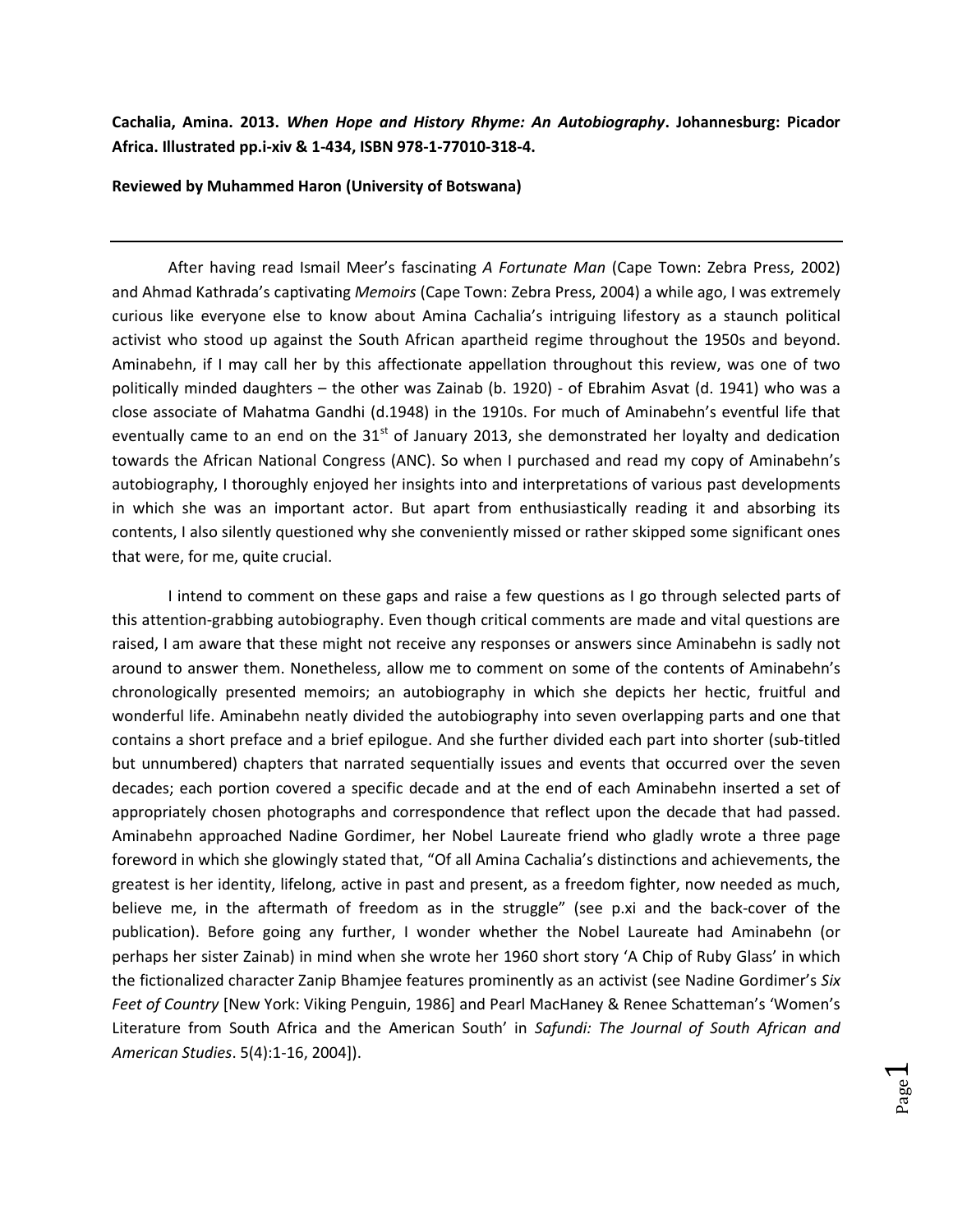For the record, Aminabehn, like many other popular personalities who had written their memoirs, solicited the assistance of her son Ghaleb Cachalia (b. 1956) and Hedwig Barry (with the assistance of Rory Bester) to edit and piece together this autobiographical text. Barry acknowledged when he was tasked to help in this project he immediately observed that she was an 'archivist' who had a 'deep memory for things' (p.419). Indeed there is abundant evidence throughout this text that illustrates to what extent she possessed a 'deep memory' and to what degree she succeeded to clearly recall and narrate the events that had taken place. An interesting aspect of this memoir is that it weaved into it a variety of comments from individuals, among them, her grand-children who basically confirmed some of the events that she narrated. Besides telling her own story, Aminabehn inserted the (partial) memories of two individuals that played a pivotal role in her beautiful life: the first was her loving companion and husband, Yusuf (d. 1995) who was the son of an extremely close friend of Mahatma Gandhi and someone who firmly subscribed to Gandhi's philosophy of satyagraha (i.e. non-violence); and the second was Nelson Mandela (b. 1918), one of the leading young charismatic stalwarts of the ANC with whom Amina (and Yusuf) had developed since the late 1940s an exceptionally close relationship. In Tom Lodge's publication titled *Mandela: A Critical Life* (Oxford: OUP, 2006: 49) mention was made of the fact that Aminabehn, who did not state this in her memoirs, met Madiba during 1949. Be that as it may, Aminabehn struck an affable association with Madiba since then and this relationship developed into what may be described as a fairly platonic rather than a romantic one.

Aminabehn captured her story in a fairly flowing and light-hearted style; a style that revealed that she was not of the intellectual kind in spite of the fact that she was in the vanguard of public protest marches and was involved in the formation of organizations such as the Women's Progressive Union (see p.56) that subsequently became an affiliate of the Federation of South African Women (FEDSAW est. 1954 – see pp. 94-95). From this reviewer's vantage point it appears that Aminabehn was not intellectually precocious as Zainnunisa 'Cissy' Gool (d. 1962) and Fatima Meer (d. 2010). In fact, Aminabehn did not say a word about Cissy Gool who had been a key figure in the formation of the Non-European United Front (est. 1938); an organization that she briefly mentioned since her father was one of its ardent supporters (p.39). And nor did Aminabehn have much to say about Fatima Meer who like her had been banned on numerous occasions and who, along with her husband, namely Ismail Meer (d. 2000), was close to Madiba.

Interestingly, Ismail Meer (2002: 228-229) acknowledged in his autobiography that during the latter half of 1976 when Fatima Meer was detained at the Fort in Johannesburg he was forced to each week travel from Durban to Johannesburg where he usually stayed for two days with the Cachalias; somehow Aminabehn's memory seemed to have failed her to record this in her autobiography. What she appears to have intentionally included in her memoirs was the questionable account about Fatima Meer's apparent keenness and odd desire to support three young (Indian) Congressmen to join the 1983 Apartheid Tri-Cameral regime with the idea of fighting the system from within! According Aminabehn, Yusuf – her husband and others - confronted Fatima Meer on this matter but his efforts came to naught; and the issue was subsequently raised with Dr. Yusuf Dadoo (d. 1985) as well as with Fatima Meer's husband, Ismail Meer who, as a matter of information, did not record this at all in his memoirs. Aminabehn intimated that Fatima Meer was eventualy dissuaded from pursuing this path by Dadoo. It is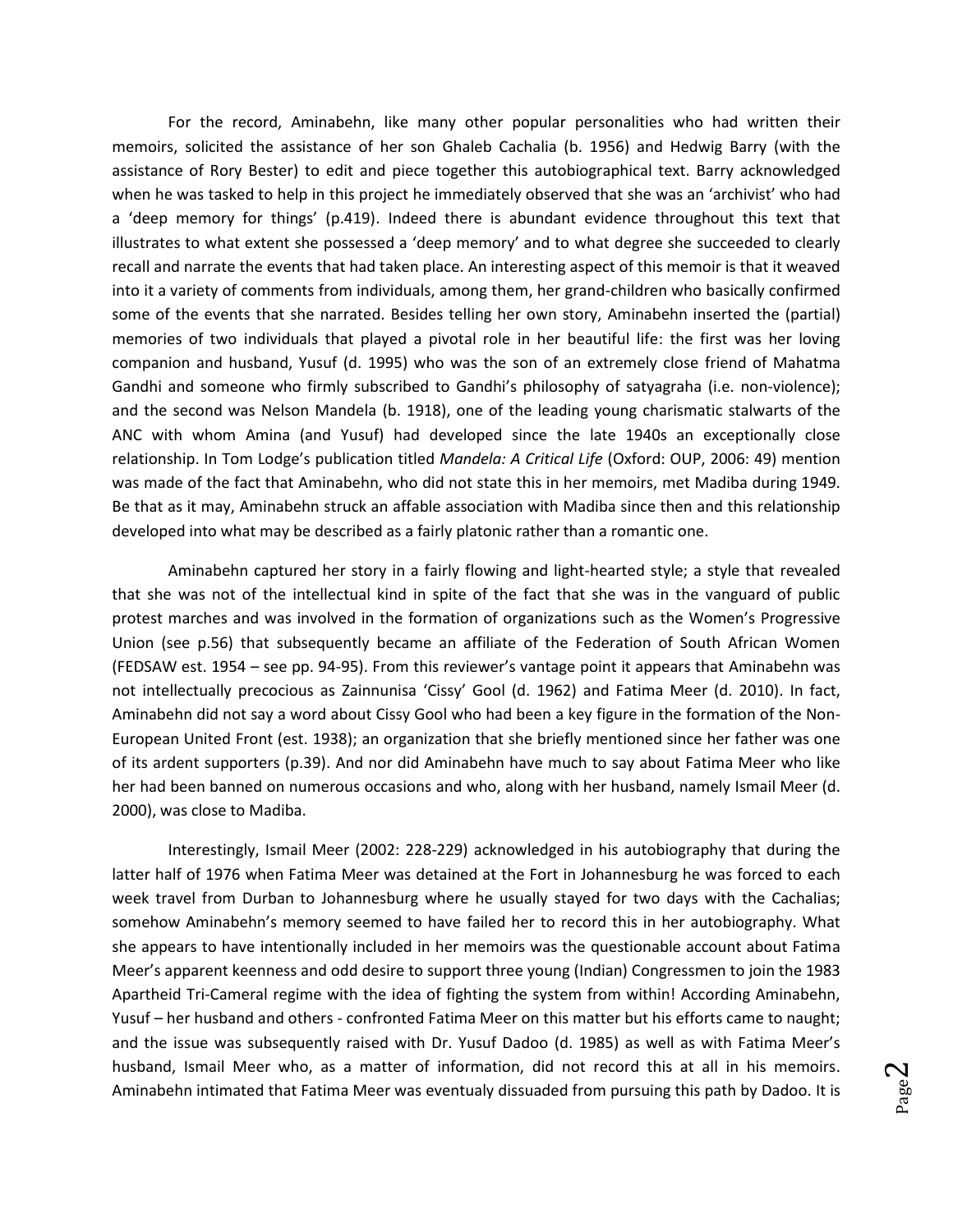rather unfortunate that she opted to insert this absurd story in her thin chapter on 'Botha's Tricameral Parliament' (pp. 275-277) of which she did not say anything substantial. Though it is unlikely that this mysterious anecdote will ever go away or be satisfactorily resolved by either the Cachalias or the Meers, the onus to find about its accuracy and truth lay squarely in the hands of the enthusiastic social historians who are thoroughly acquainted with the historical developments at that time.

Broadly speaking, Aminabehn may be described as a devoted freedom fighter and an excellent organizer; this may be attributed to the fact that she was not only an extremely sociable person whose kitchen was always open to everyone who wanted to eat. Apart from being a down-to-earth lady who mixed and consorted with all and sundry, she was also a no-nonsense person; someone who expressed her feelings openly and forthrightly. She was among the few (Indian) woman that succeeded to freely exercise her mind in a predominantly patriarchal Muslim (and non-Muslim) society; a society in which women encountered many difficulties in making decisions for themselves and on behalf of others. She thus challenged them in the socio-political arena. Perhaps it is also because of her free social spirit that she managed to communicate her feelings about individuals and personalities that she loved or disliked publicly. When Aminabehn, for example, tied the knot with Yusuf whom she loved dearly all her life and to whom she dedicated her memoirs, she briefly mentioned how Yusuf's brother, Molvi Ismail Mohamed Cachalia (d.2003) who was a leading member of the Transvaal Indian Congress (TIC), negatively reacted when he came to know of the romantic relationship that developed between herself and Yusuf (pp.71-72, p.101 & p.182); and soon thereafter – a week after the Congress of the People adopted the Freedom Charter (pp.96-99) – when Aminabehn and Yusuf got married on the  $2^{nd}$  of July 1955 Molvi Cachalia chose not talk to them for years. Besides recording Molvi Cachalia's bad attitude towards their marriage, one wonders why Aminabehn decided in passing to add that Molvi Cachalia mistreated his nieces and mother (p.182).

The other prominent person who Aminabehn quietly criticized was Ahmad Kathrada (b. 1929); another close companion of Madiba on and off Robben Island where they were both incarcerated for years. Since Ahmad Kathrada like Molvi did not approve of her marriage to Yusuf, she averred that Kathy – as he was often referred to - kept at a distance from them. She seemed to have continued harbouring suspicious feelings towards Kathy for having had a hand in them (i.e. the Cachalia couple) for not having been invited to a major Lenasia pre-election meeting during the post-apartheid period (see p. 360-361). Amusingly, these short episodes in her life is absent from Kathy's enthralling earlier mentioned memoirs; it could be that Kathy had too many other tales to tell that it escaped his mind but it was, of course, deeply etched in Aminabehn's memory and it is for this reason that these tit-bits found their way into her book. Whilst one noticed that Kathy did not feature much in this text, other names appeared on more than one occasion in her book. Even though she avoided going into any detail about her association with the women in the South African Communist Party (SACP) and those in the ANC's Women's League, she mentioned them in an endearing and warm way since these women shared their trials and tribulations along with her. She, for example, did so about Helen Joseph (d. 1992) and Albertina Sisulu (d. 2011); two individuals with whom she had a good working relationship in FEDSAW and other related organizations. She demonstrated her love towards them because of their integrity and resilience against apartheid.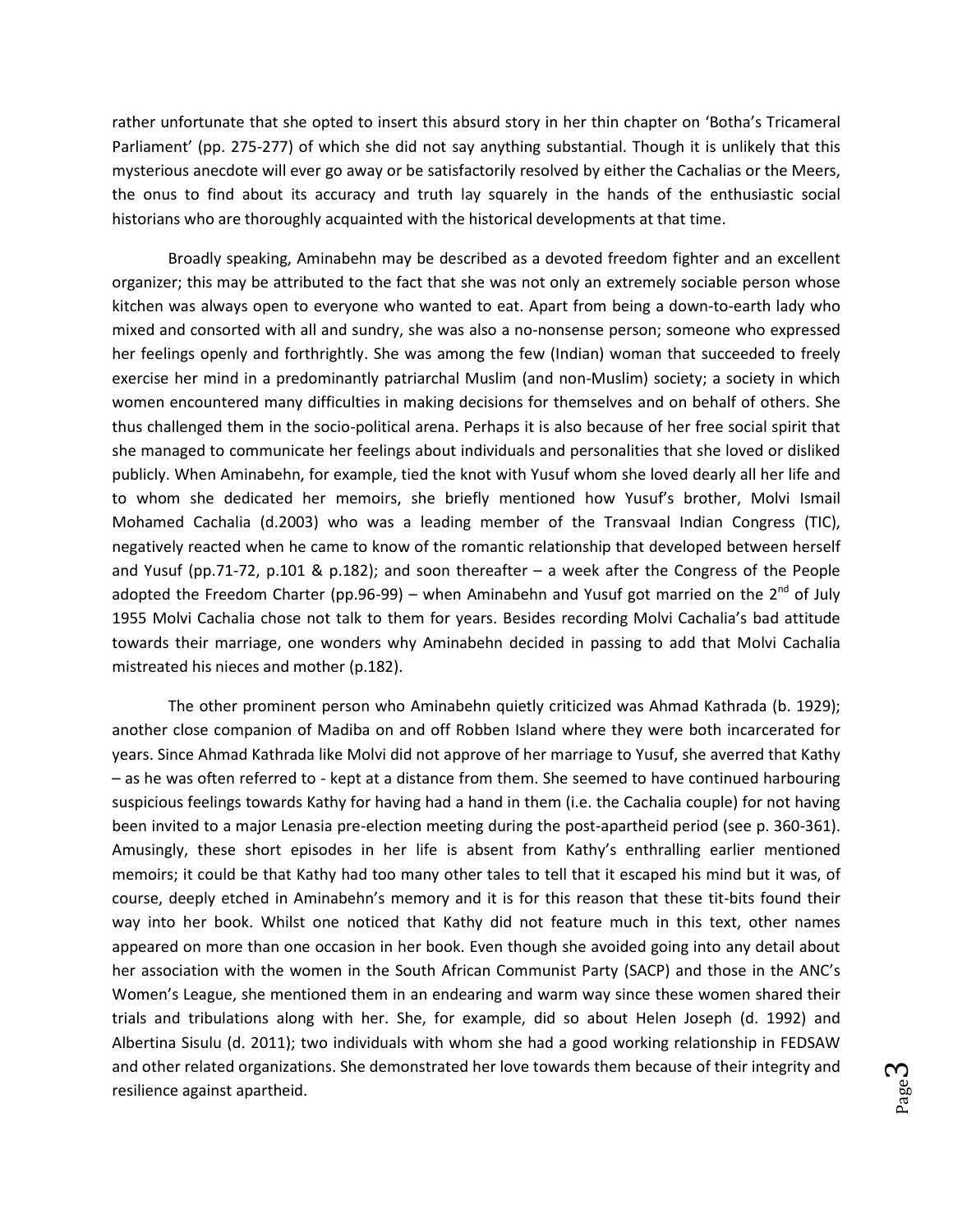Unfortunately Winnie Mandela (b. 1936) was one of the well-known ANC women of whom Aminabehn said very little about in her text. Aminabehn, I think, conveniently left out her comments that were recorded by Anthony Sampson in his *Mandela: The Authorised Biography* (London: HarperCollins, 1999) about Madiba's promising relationship in 1958 with Winnie who was much younger than him. Sampson (1999: 112) recorded that when Aminabehn heard about the romantic rapport that Madiba struck with Winnie she ironically initimated that Winnie was indeed 'innocent and naïve'. Momentarily, when Aminabehn blirted out these unwanted remarks did she forgot that she was herself a flirtatious young lady when she courted Yusuf, who had been many years her senior and who was still 'married' to Bettie du Toit, the trade unionist (d. 2002). She, however, devoted a few paragraphs about Winnie during the time of the latter's indirect involvement with the tragic 'Stompie' case; an incident that caused Madiba much hurt and that ultimately led Madiba to break his marriage ties with Winnie on the  $17<sup>th</sup>$  of April 1992 (Lodge 2006: 185; Sampson 1999: 447); this, of course, happened just about two years before Madiba was to be installed as the first democratically elected president of post-apartheid South Africa. Despite these happenings, Aminabehn publicised that when she was celebrating along with many others Madiba's 85<sup>th</sup> birthday in 2003 she looked out for Winnie and expressed that even though their paths no longer crossed that she somehow still felt a 'soft spot' for her since she was a pillar of strength during the years of Madiba's incarceration (p.397).

As Aminabehn turned towards her autobiography's closing pages in which she narrated about how she celebrated her  $70^{th}$  birthday in 2000 and what transpired at Madiba's  $90^{th}$  in 2008, she silently lamented the fact that she and Madiba were gradually losing touch with one another; this, she noted, was as a result of family factors and his deteriorating health. Before Aminabehn brought her enlightening, readable autobiography to a close with a short epilogue in which she stated that she was more than blessed to have had individuals such as Yusuf and Madiba in her well lived life (p.415), she shared her thoughts about the 'last contact' (pp.407-413) that she had with Madiba. Anyone who has picked up and read Aminabehn's engrossing, vivid autobiography would concur that Aminabehn deserved - despite her own imperfections and frailties - to be praised for her unwavering participation in the anti-apartheid struggle (e.g. the 1952 Defiance Campaign) and for her preparedness to unselfishly assist others (e.g. the well executed 1963 prison escape of Harold Wolpe [d.1996], Mosie Molla [b. 1934] and others) without thinking twice about how it would (negatively) affect her personally.

It is indeed because of Aminabehn's determined acts of bravery and feistiness against the apartheid system that she was conferred in 2004 an Honorary Doctorate in Law by the University of Witwatersrand for her contribution towards social justice and human rights; and in the same year Aminabehn received the prestigious 'Order of Luthuli' in Bronze award for her struggle in establishing a non-racial, democratic South Africa. Even though one of South Africa's iconic spirited figures have passed on, her autobiography – overlooking some of its anticipated shortcomings - is indeed a testament to how she lived her life. Perhaps it is worth concluding this review by recalling why she wrote it; she said that, "One day I realised it was time to go beyond dwelling on the past, which I did from time to time in a few stolen moments, and jotting down notes here and there, and get down to serious business. I wanted my grandchildren and their children to know their roots, and I wanted to